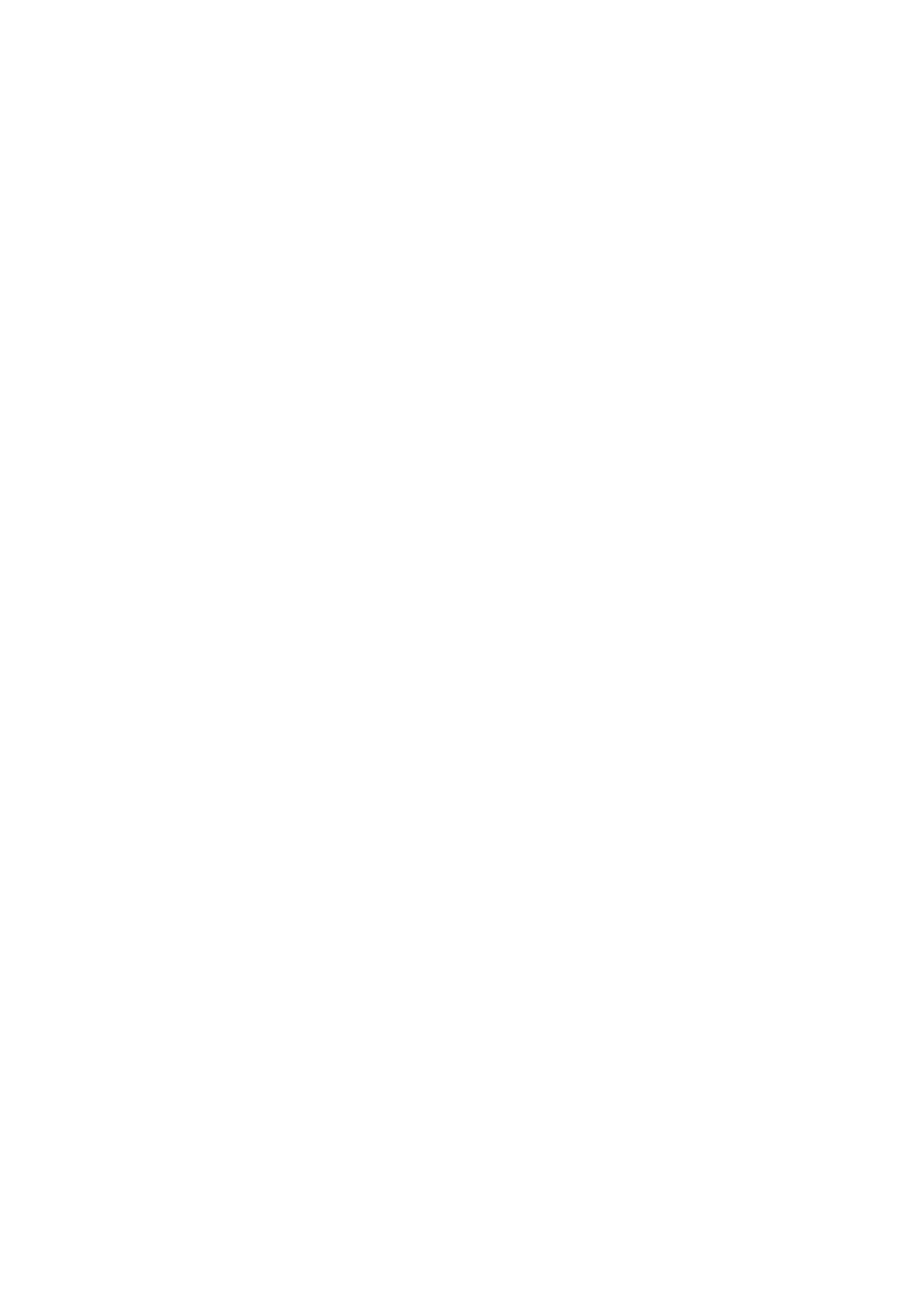### [AS INTRODUCED]



TO

Devolve management of the Crown Estate and its assets in Wales to the Welsh Government; and for connected purposes.

 $\sum$  E IT ENACTED by the Queen's most Excellent Majesty, by and with the advice<br>and consent of the Lords Spiritual and Temporal, and Commons, in this present<br>Parliament assembled, and by the authority of the same as follo and consent of the Lords Spiritual and Temporal, and Commons, in this present Parliament assembled, and by the authority of the same, as follows: -

#### **1 The Crown Estate**

(1) In Part 2 of the Wales Act 2017 (legislative and executive competence: further provision), after section 52 insert—

*"The Crown Estate* 

#### **52A The Crown Estate** *5*

- (1) The Treasury may make a scheme transferring on the transfer date all the existing Welsh functions of the Crown Estate Commissioners ("the Commissioners") to the Welsh Ministers or a person nominated by the Welsh Ministers ("the transferee").
- (2) The existing Welsh functions are the Commissioners' functions relating *10* to the part of the Crown Estate that, immediately before the transfer date, consists of—
	- (a) property, rights or interests in land in Wales, excluding property, rights or interests mentioned in subsection (3), and
	- (b) rights in relation to the Welsh zone. *15*
- (3) Where immediately before the transfer date part of the Crown Estate consists of property, rights or interests held by a limited partnership registered under the Limited Partnerships Act 1907, subsection (2)(a) excludes—
	- (a) the property, rights or interests, and *20*
	- (b) any property, rights or interests in, or in a member of, a partner in the limited partnership.
- (4) Functions relating to rights within subsection (2)(b) are to be treated for the purposes of this Act as exercisable in or as regards Wales.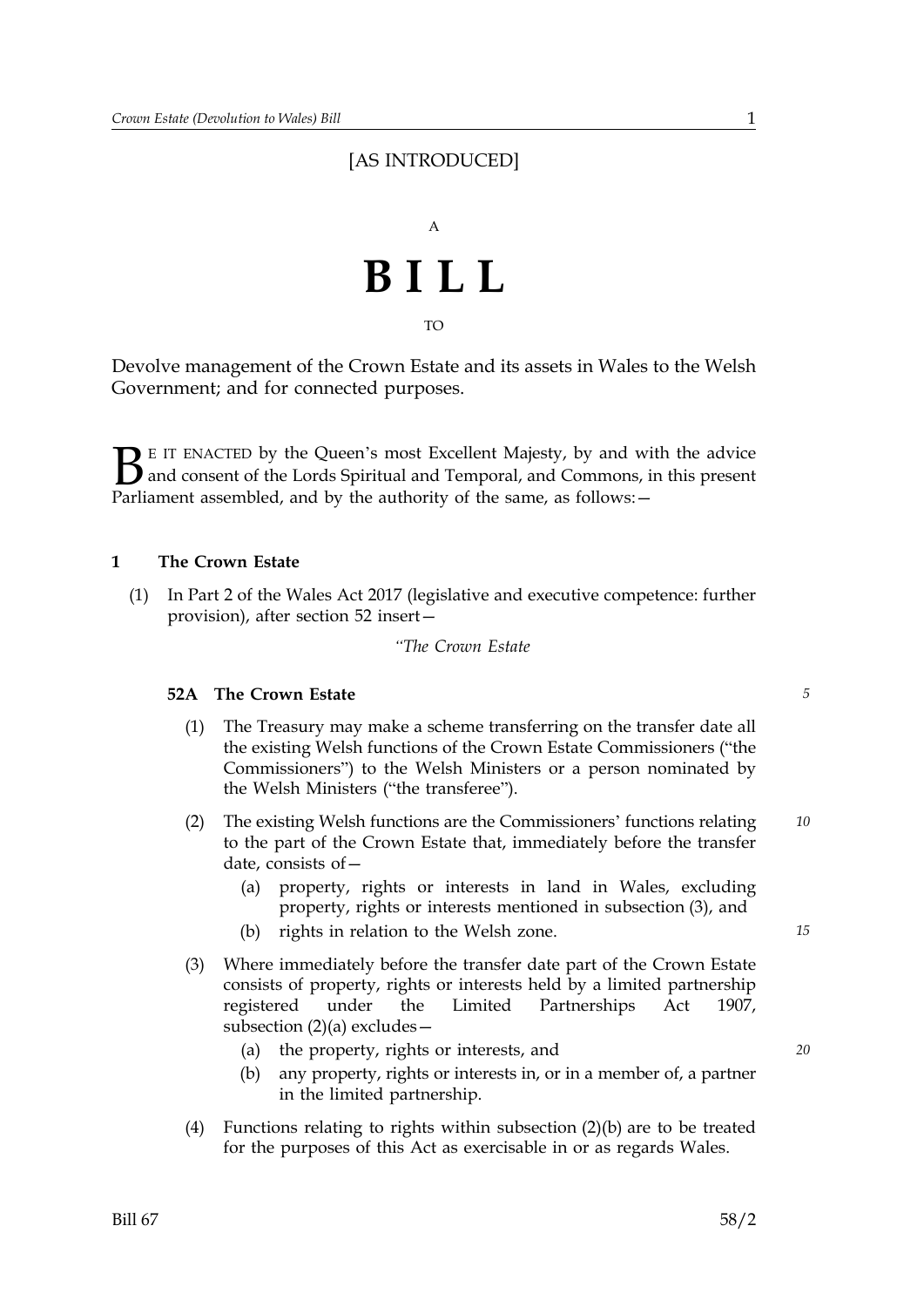- (5) The property, rights and interests to which the existing Welsh functions relate must continue to be managed on behalf of the Crown.
- (6) That does not prevent the disposal of property, rights or interests for the purposes of that management.
- (7) Subsection (5) also applies to property, rights or interests acquired in *5* the course of that management (except revenues to which section 1(3) of the Civil List Act 1952 applies).
- (8) The property, rights and interests to which subsection (5) applies must be maintained as an estate in land or as estates in land managed separately (with any proportion of cash or investments that seems to the person managing the estate to be required for the discharge of functions relating to its management).
- (9) The scheme may specify any property, rights or interests that appear to the Treasury to fall within subsection  $(2)(a)$  or  $(b)$ , without prejudice to the functions transferred by the scheme.
- (10) The scheme must provide for the transfer to the transferee of designated rights and liabilities of the Commissioners in connection with the functions transferred.
- (11) The scheme must include provision to secure that the employment of any person in Crown employment (within the meaning of section 191 of the Employment Rights Act 1996) is not adversely affected by the transfer.
- (12) The scheme must include such provision as the Treasury consider necessary or expedient—
	- (a) in the interests of defence or national security, *25*
	- (b) in connection with access to land for the purposes of telecommunications and wireless telegraphy,
	- (c) for securing that the management of property, rights or interests to which subsection (5) applies does not conflict with the exploitation of oil and gas resources, or with other reserved matters in connection with their exploitation, and
	- (d) for securing consistency, in the interests of consumers, in the management of property, rights or interests to which subsection (5) applies and of property, rights or interests to which the Commissioners' functions other than the existing Welsh functions relate, so far as it affects the transmission or distribution of electricity or the provision or use of electricity interconnectors.
- (13) Any transfer by the scheme is subject to any provision under subsection (12).
- (14) The scheme may include—
	- (a) incidental, supplemental and transitional provision;
	- (b) consequential provision, including provision amending an enactment, instrument or other document;

*15*

*10*

*20*

*30*

*35*

*40*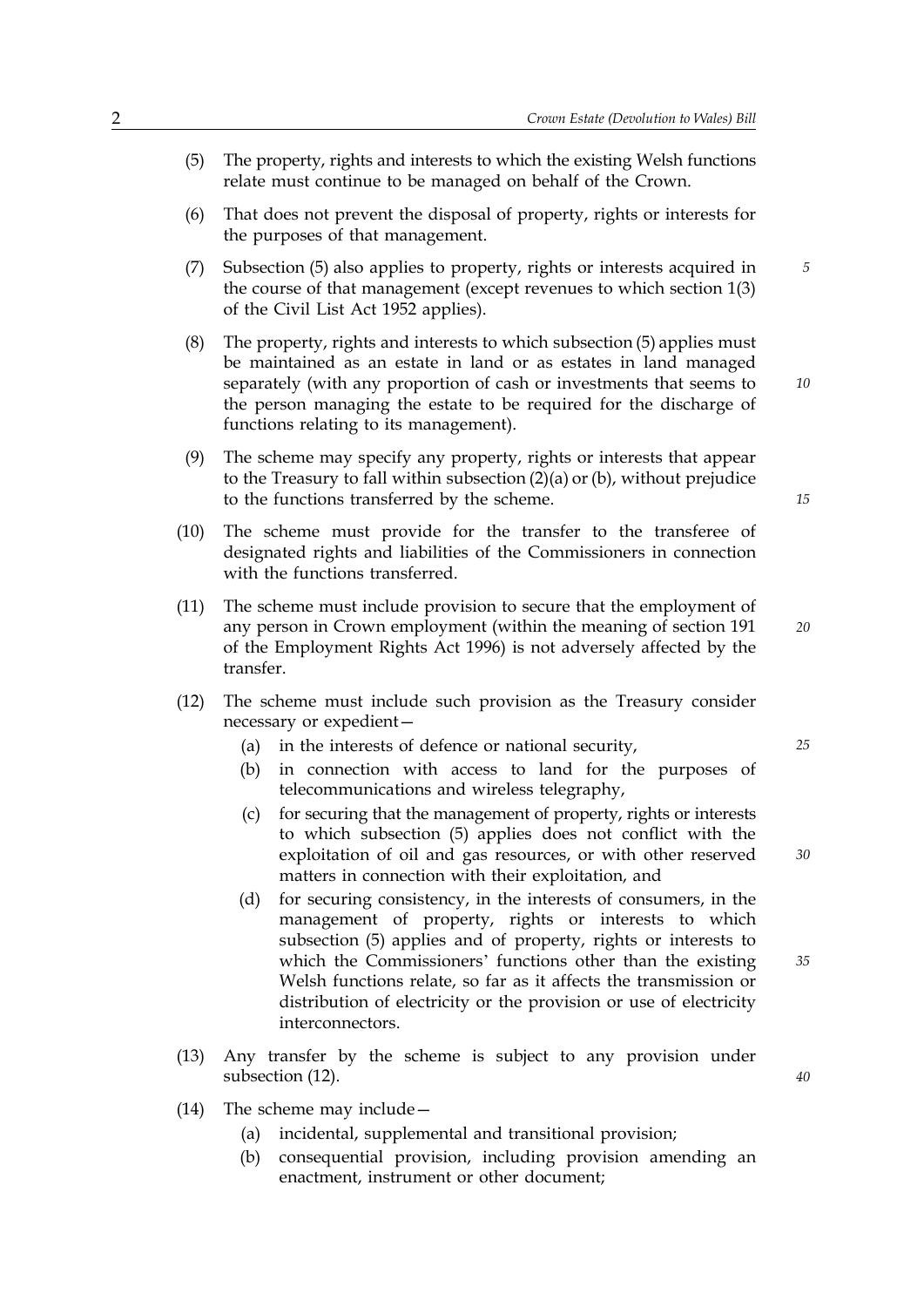- (c) provision conferring or imposing a function on any person including any successor of the transferee;
- (d) provision for the creation of new rights or liabilities in relation to the functions transferred.
- (15) On the transfer date, the existing Welsh functions and the designated *5* rights and liabilities are transferred and vest in accordance with the scheme.
- (16) A certificate by the Treasury that anything specified in the certificate has vested in any person by virtue of the scheme is conclusive evidence for all purposes.
- (17) The Treasury may make a scheme under this section only with the agreement of the Welsh Ministers.
- (18) The power to make a scheme under this section is exercisable by statutory instrument.
- (19) No scheme may be made under this section unless a draft of the *15* statutory instrument containing it has been laid before, and approved by a resolution of, each House of Parliament and Senedd Cymru.
- (20) The power to amend the scheme is exercisable so as to provide for an amendment to have effect from the transfer date.
- (21) In this section— *20*
	- "designated" means specified in or determined in accordance with the scheme;
	- "the transfer date" means a date specified by the scheme as the date on which the scheme is to have effect."
- (2) In Part 1 (general reservations) of Schedule 7A (reserved matters) to the *25* Government of Wales Act 2006, omit paragraph 2(2).
- (3) For the purposes of the exercise on and after the transfer date of functions transferred by the scheme under section 52A of the Wales Act 2017, the Crown Estate Act 1961 applies in relation to the transferee as it applied immediately before that date to the Crown Estate Commissioners, with the following modifications—
	- (a) a reference to the Crown Estate is to be read as a reference to the property, rights and interests to which section 52A applies;
	- (b) a reference to the Treasury is to be read as a reference to the Welsh Ministers;
	- (c) a reference to the Comptroller and Auditor General is to be read as a reference to the Auditor General for Wales;
	- (d) a reference to Parliament or either House of Parliament is to be read as a reference to Senedd Cymru;
	- (e) the following do not apply— *40*
		- (i) in section 1, subsections  $(1)$ ,  $(4)$  and  $(7)$ ;

*10*

*35*

*30*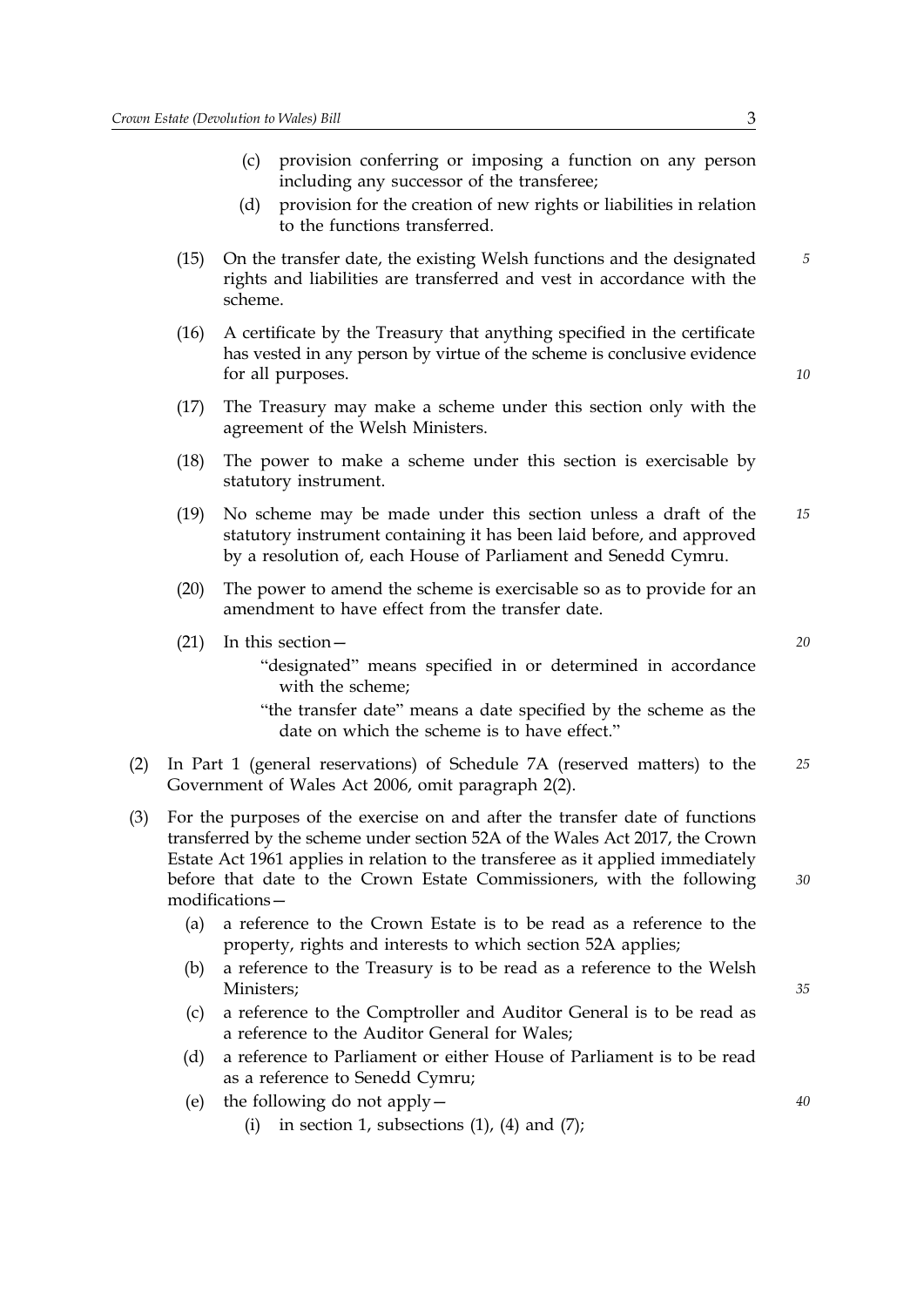- (ii) in section 2, subsections (1) and (2) and, if the Welsh Ministers are the transferee, the words in subsection (3) from "in relation thereto" to the end; (iii) *5* in section 4, the words "with the consent of Her Majesty signified under the Royal Sign Manual"; (iv) sections 5, 7 and 8 and Schedule 1. (4) Subsection (3) is subject to any provision made by Order in Council under subsection (5) or by any other enactment, including an enactment comprised in, or in an instrument made under, an Act of Senedd Cymru. (5) Her Majesty may by Order in Council make such provision as She considers *10* appropriate for or in connection with the exercise by the transferee under the scheme under section 52A of the Wales Act 2017 (subject to subsections (5) to (8) of that section) of functions transferred by the scheme, including provision taking effect on or before the transfer date. (6) An Order in Council under subsection (5) may in particular— *15* (a) establish a body, including a body that may be nominated under that section as the transferee; (b) amend, repeal, revoke or otherwise modify an enactment, an Act of *20* Senedd Cymru, or an instrument made under an enactment or Act of Senedd Cymru. (7) The power to make an Order in Council under subsection (5) is exercisable by statutory instrument. (8) A statutory instrument containing an order under subsection (5) may not be *25* made unless a draft of the instrument has been laid before and approved by a resolution of Senedd Cymru. (9) Section 1 of the Civil List Act 1952 (payment of hereditary revenues to the Exchequer) is amended in accordance with subsections (10) and (11). (10) In subsection (1), for "subsection (2)" substitute "subsections (2) and (3)". (11) After subsection (2) insert— "(3) In relation to Wales, the hereditary revenues of the Crown from the *30*
	- property, rights and interests the management of which is transferred by the scheme under section 52A of the Wales Act 2017 shall be paid into the Welsh Consolidated Fund."

#### **2 Extent, commencement and short title**

- (1) Any amendment or repeal made by this Act has the same extent as the *35* provision amended or repealed.
- (2) This Act comes into force on the day on which it is passed.
- (3) This Act may be cited as the Crown Estate (Devolution to Wales) Act 2021.